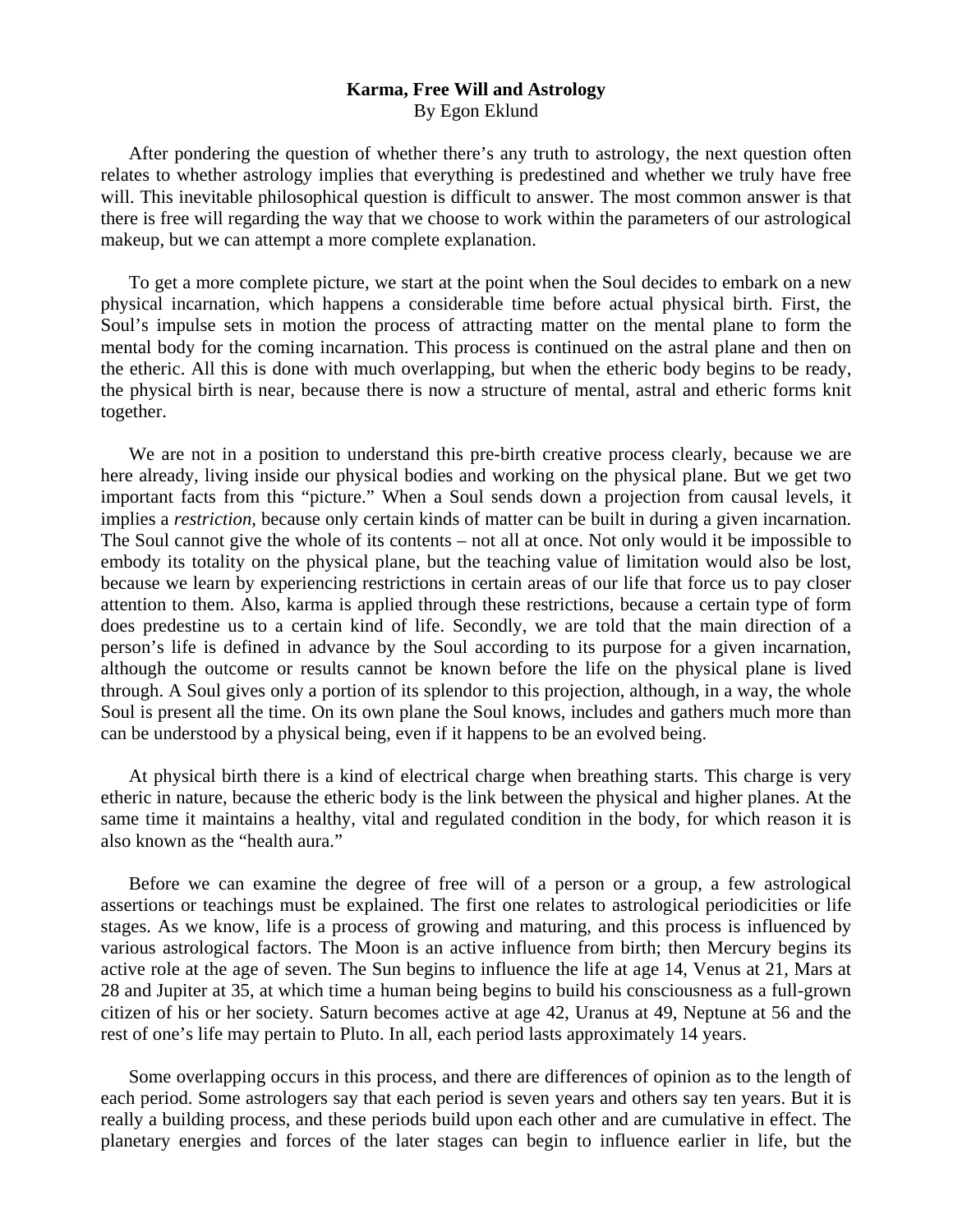influence is not so conscious and there is less activation. For instance, a child may seem older than its years and demonstrate maturity in his or her behavior if Saturn is rising at birth. And a child with Neptune rising may show considerable psychic sensitivity, which when activated in childhood could cause problems. It is safer if a child can be given space to grow soundly and normally (up to the age of 21, theoretically) before this kind of development occurs. We see this also in Cancer natives where the rulers are the Moon and then Neptune. First, form building should occur and then development through that form. But there are a few exceptions to this rule. Mozart, who had Mercury and the Sun opposed by Neptune and the Moon in conjunction with Pluto on his chart, began to compose and play quite early in life. But we could add that he also died quite early.

 It is quite normal to experience more mystical or occult planetary influences at an older age, from the age of 49 onwards. Between the ages of 27 to 29 many people experience an energetic new beginning, and a new building process may be started in one's personal life. Mars is activated at the age of 28, and after seven years a modification often occurs in what was begun earlier, or the inner conscious attitude may be changing.

 Now we come to another astrological teaching of considerable importance: *A human being becomes sensitive to different forms of energy according to the inner stage of development.* An affinity to certain influences might be lacking, because the forms in the bodies cannot respond to these influences. This is a question of Soul development, which the Tibetan discusses in relation to the sign of Virgo, the supreme sign of building through forms. In this case the influence would only prepare the way for response in a future incarnation. This beautifully illustrates the idea that all possibilities are present in an incarnation, but making use of it depends on the free will of those forms.

 How sensitive is the etheric body to certain influences? In the case of Mozart there was substantial sensitivity. This ability to respond to planetary influence occurs with all the planets, but this is especially so in regard to the influences of Uranus, Neptune and Pluto. I have found that very often those who are interested in mystical or occult matters have Uranus, Neptune or Pluto in a pronounced position on their charts. The fact that one may be predisposed to planetary influence stresses the occult importance of first building the proper forms before becoming sensitive to new connections or influences. We have to build a sound foundation before continuing to build according to the heavenly models.

 Inner development as it impacts sensitivity to influence also relates to the astrological teaching about aspects and their influences, or about the degrees between planets. In the interpretation of oppositions and squares between heavenly bodies, difficulty, stress and tension are often denoted; the Tibetan uses the word *process* for squares and the word *possibility* for triangles. In any case, squares or oppositions do not always mean difficulties in real life. There might be tension, but the inner situation may be handled in a constructive way, leading to constructive action afterwards when the square becomes a triangle or a sextile (60 degrees) in the onward movement of the stars.

 Some people can deal with the tension, and this strengthens their ability to handle it, and others cannot. Some people are more receptive to new things and lessons and learn faster than others, and thus can handle a square or an opposition more quickly and more constructively. This is a question of Soul-personality integration, which should be taken into consideration before interpretation, as the Tibetan so clearly states. But squares and oppositions can be difficult even for more developed people and almost impossible for a prideful person. In any case, many mistakes can be made in the astrological interpretation of squares and oppositions if the astrologer does not personally know the subject of the chart. Also, a person may become confused or stressed under the influence of a square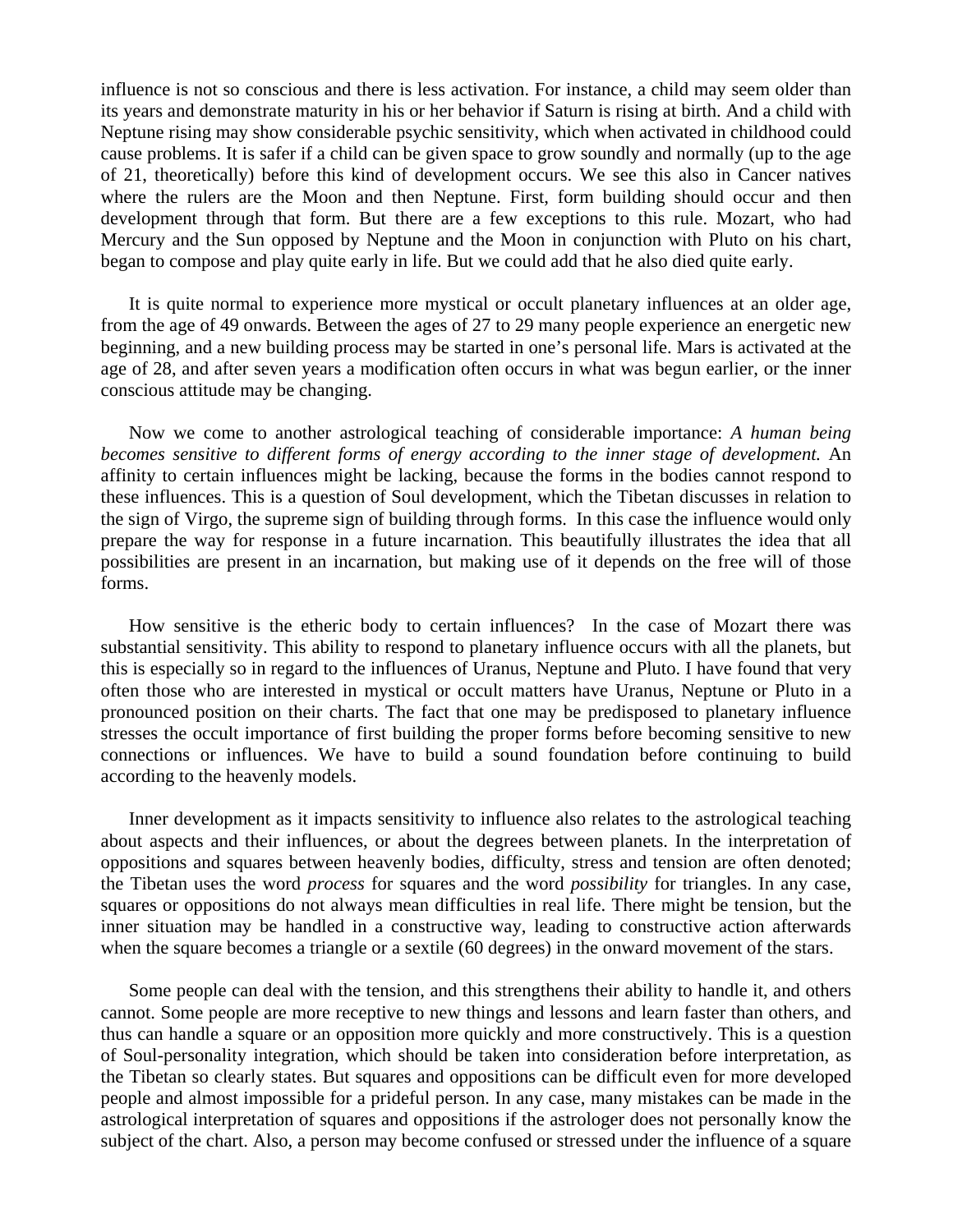because he can only see one side of the situation, and there is no detachment from it. If a person is able to see and handle all aspects of it, then something new is learned from this square; he is no longer a slave to its influence. But, to be honest, I think that every one of us has been in situations where we can see the situation clearly enough, but it still requires dealing with the stress and difficulty of an attachment to outcomes. However, it is through the cross that we grow, and a cross is formed of four squares.

 Let us now look at the question of free will versus predestination. When we have a charted horoscope containing certain signs and planetary positions, what does it mean? These planetary positions are, of course, important for the subject of that chart, and we have to remember that it is the subject of the chart who must deal with them. But do these positions predetermine one's outcome in life? No, and there are many reasons for this:

 First, the person may have already lived through many incarnations and learned a lot. Thus there may be a readiness for certain realizations and responses that are not made apparent by the chart, meaning that the person may not have to go through what is indicated there. He or she may even show traits that are not indicated by the chart at all. Nevertheless, this person will still have to learn to handle new combinations of energies in relation to those that are already appropriated. Very often those signs that are not present on a chart may already be quite strongly developed. Let us take Hitler as an example. According to the Tibetan he had a Leo Soul, but on his chart only Saturn was in Leo at the zenith, which in itself is quite descriptive of his influence and fate, but cannot explain all his personal force. Thus, when we try to interpret a particular point or position on the chart, we must remember that one particular point does not have an isolated effect, and the explanations derived from that point are only relatively or partly right. The synthetic wholeness and interplay of all the influences must be taken into consideration, while still trying to make the analysis as concrete as possible.

 Second, the country we are born into also colors our reactions in relation to our horoscope. The interpretation will be different for a person born in Finland from one born in Saudi Arabia; the racial heritage in these two countries is very different. Collective pressure can be so strong that individual response to a particular planetary influence will tend more in one direction than another. No one exists in a vacuum!

 Third, our immediate environment influences our outcomes quite a bit. The archetypal roles that we play in our respective environments and our modes of communication with people and groups impel us to respond in a very personal way to many different situations. For example, the archetypal reactions of a man or a woman are so different that astrologers need to find out the sex of the subject before constructing the chart.

 Fourth, various degrees of preparedness are demonstrated under different life situations. Some situations may be easily handled by a particular subject, but not by another. If you are called to fight for your country, but you have very "peaceful" influences in your chart, the outcome will be different from the chart of a "warrior" type. Thus outer circumstances will call forth different results from two similar charts.

 Fifth, it can even happen that one's environment and the prevailing *modus operandi* can prevent a certain theme from developing, or else it can cause the theme to work out too quickly.

 From all the above, we can understand why astrological influences develop and work out in many different ways. For example, a configuration that might give an inclination toward antisocial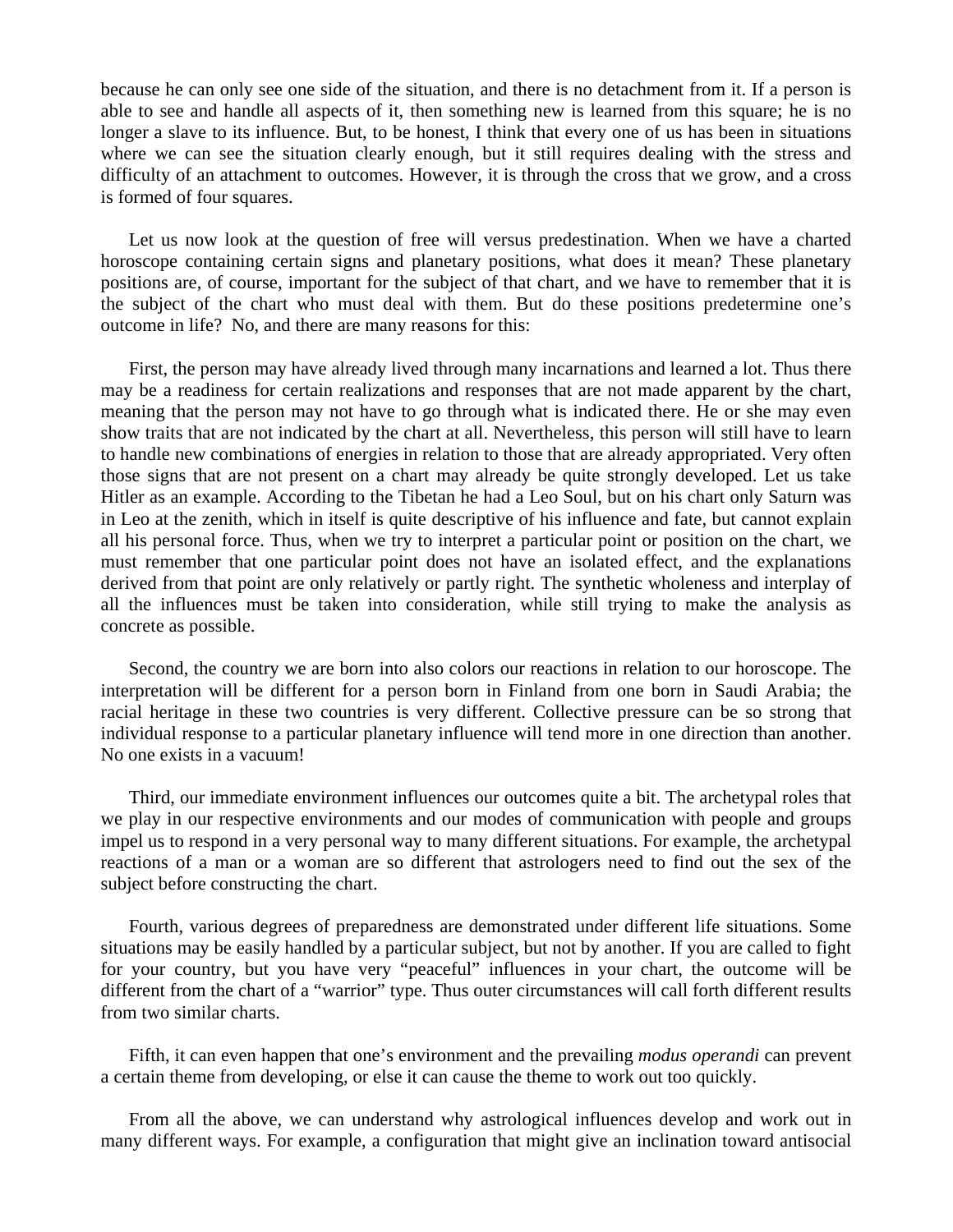behavior may not work out that way at all. Many factors influence the way a particular subject develops within the configuration of his or her chart. This is not to say that it wouldn't be worthwhile to have one's chart interpreted. In fact, it is important because it *focuses the present life and gives it direction*.

 Although direction and focus are defined before birth, I have tried to emphasize that there is *relative* free will for every human being during physical incarnation. It can only be "relative," because we are parts of greater wholes, and star positions definitely give us certain behavior patterns and inner energies that cannot be changed at will. For example, Mars on the ascendant gives us plenty of energy in our responses to life, and for such people the creation of a more peaceful, contemplative attitude is very difficult. Nevertheless we are not automatons of astrological influences, as some mechanistic astrologers might propose. Astrology is a psychic, mental, occult science. It does not belong to the many concrete sciences, although we try to be as concrete as possible in our interpretations for obvious reasons.

 At this point it would be useful to discuss whether karma can be seen in a horoscope and in what way. I would say that precise formulations of karmic factors in a chart are very difficult to define. The Tibetan did not give precise formulations of these factors, although he gave some hints as to the right direction in this respect. I think we are not yet ready to handle this kind of precise information in a constructive way. Humanity's love nature and the overall discipline of human nature are not developed enough. We can certainly imagine what harmful outcome might result if a selfish, selfimportant or hateful person used this kind of information against another person. Yet it might be useful to learn more about how it might appear in a horoscope.

 Saturn is the planet of karma, but other planets also have a karmic influence. Both Mars and Jupiter, especially if they are in difficult positions, can work in that way, and karmic factors often come through a combination of many astrological positions. The Moon, as the ruler of the body built in the past, and the Moon's north and south nodes (which are in opposite signs) are also influential. But interpretation is often difficult. Besides Saturn, the Tibetan mentioned three other karmic planets, but he did not name them.

 The karmic influence of Saturn, also named the planet of opportunity, could be seen as a journey down a road, where scenery can be seen ahead in the distance as well as on either side of the road; this image symbolizes our psychic and mental scenery. Something comes up that demands our attention on this side of the road, but we also have to consider those values we have in place on the other side. We come under some collective pressure at another point, but then we see this opportunity looming nearby. Or we meet someone along the way, and then we remember some experiences we had with similar people in the past. We may see some attractive scenery up ahead, but we can't get there; instead an obstacle appears in front of us. But always it is an experience like a road: we are coming from somewhere, a place left behind us, to the place where we are at present with our surrounding conditions, and we are heading forward to some place that is still ahead of us, which we try to visualize, which we work toward, and which also often *demands a choice*.

 Karma works in this way. I have myself so many times repeatedly chosen a certain action in a certain situation, and other possibilities are always presented to me at various crossroads. I have my karma, but Saturn will continue to offer me choices and opportunities.

 The circumstances encountered on this road and the attitudes taken in response to them also differ widely from person to person. If we are always looking backwards, progress becomes slow and it's possible to stumble. If we advance forcefully, while neglecting what was learned in the past,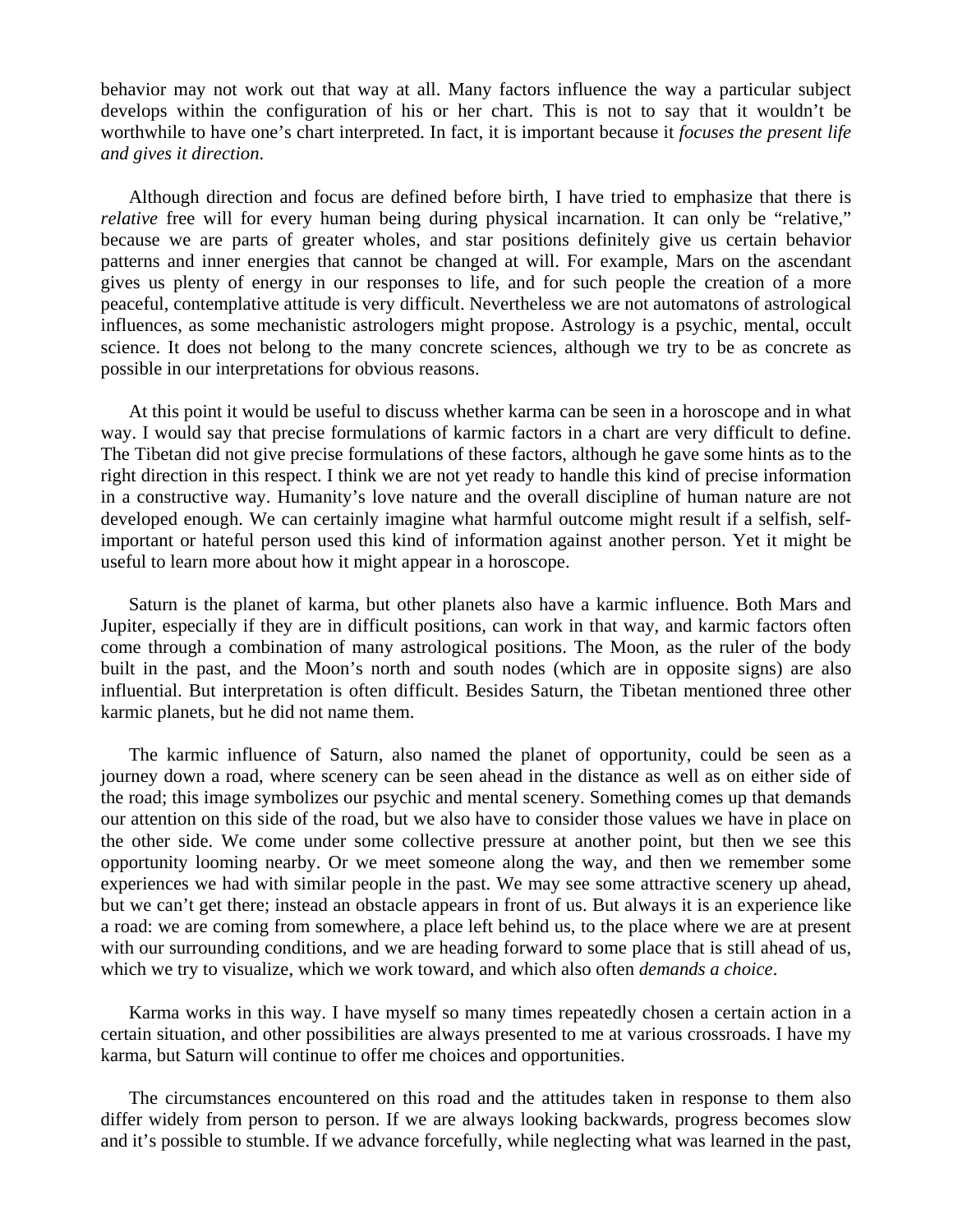mistakes may be made. Mistakes can also be made in the present if we lack perspective and are not sure where we stand. It is also important to have a keen understanding and awareness of our environment and maintain our discipline along the way, because the saturnine way is built by these qualities.

 Sometimes we want to postpone a decision, or we do not want to push forward, because we think circumstances are not favorable, or we are fearful, or our pride prevents us. Then the opportunity might be lost to discharge some karma that might have led us to further understanding and development. It is also true that we cannot see the whole way at once, and if we choose to change direction at a crossroads, new "scenery" will come up that demands new ways of handling and seeing things. This is very typical of the Saturn influence and its energies. Saturn influence provides opportunities for growth, and overall development during many incarnations is made under the Saturn influence.

 The "scenery" we encounter on the way and how we react to it under Saturn is one aspect of karmic influence. Jupiter is another karmic influence that can evoke opportunities to develop togetherness, right attitudes and right relationships. The karmic influence of Mars affects our energy, courage, devotion and goals. Venus develops our mentality, sound reason and loving understanding. Mercury gives intuition, vision and insight into the many facets of a given situation in order to make them whole. Neptune might also be a karmic influence, arousing mystical aspirations, visions of the higher worlds and a spirit of inclusivity in the person it touches. Uranus helps us make connections, to express and teach rhythms and rituals, and to shed light on occult ideas. Pluto helps us redeem our shadow aspects, to destroy forms for the sake of liberation and also to give the stamina to persist – even through maya, glamor and illusion. Pluto is the forerunner of Vulcan, the blacksmith, who builds with precision and speed and gives endurance. This influence is also there, and many people are becoming conscious of this energy. There are so many different influences that it is no surprise for me that human beings have so many differences of opinion. But we don't have to deal with these influences all at one time. We are only given the portion that we can handle and learn from.

 The Tibetan tells us that the revelation of karmic laws concerning groups, and the individuals in those groups, will come through the sign of Cancer when the mental and psychic state of humanity is sufficiently developed, and that the interpreter of these laws might be born under the sign of Cancer. Clearly that time has not yet arrived, and I think a lot of time must still pass before that can be possible. Why are these laws not given out through Capricorn or Libra, which are the signs for Saturn and Saturn's exaltation? Cancer is the portal for a new incarnation, but it is also a sign of togetherness. It is the great sign of manifestation, and under its influences people and groups manifest a new start and new growth on the physical plane. This sign also strengthens psychic links between people in groups, and it rules traditions, public opinion, and mass psychology.

 In today's world the materialism and separative attitudes that this sign fosters prevent higher mental development in the direction of karmic thinking, but the possibility for that is always there. We continually create karma in our relationships with others and, therefore, it is to a great extent a group phenomenon**.** Nowadays karmic thinking is all too personal and individualistic, and this often prevents understanding karmic laws more clearly so that we can act and relate to others more wisely. Now that the Aquarian Age is coming upon us collectively, developments in group relationships and group thinking, in small groups as well as large groups such as nations, become more possible. The sign of Aquarius nurtures the characteristics of Cancer, because Aquarius is the mental sign of group consciousness when it is developed, and it is also the eighth sign from Cancer, or the sign of transformation for Cancer.